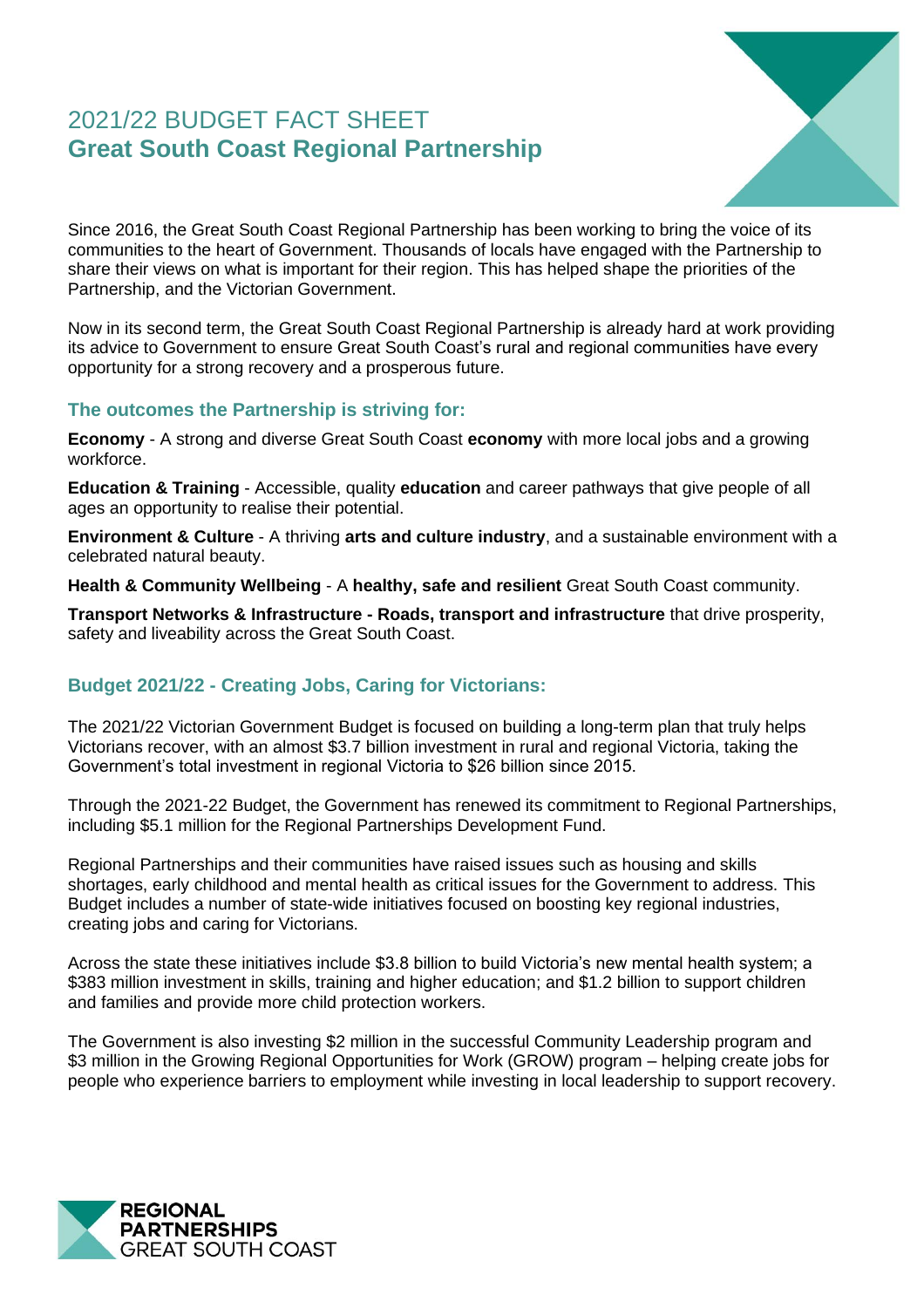## **Victorian Budget initiatives that support the Great South Coast region:**

- **\$17 million** to support **Portland** and the **Glenelg** shire, including:
	- o Local freight road upgrades
	- o Stage 2 of the Henty Employment Precinct infrastructure upgrades
	- o the **Portland Diversification Fund** to support new local jobs.
- Establishment of a **Rural and Regional Victoria office** in **Portland** to help deliver these projects, as well as ensuring direct community engagement.
- Funding to support the continuation of **Beyond the Bell.**
- A share in **\$94 million** to **upgrade Casterton Primary School** in the region's North-West.
- **\$257,000** to continue the existing **Youth Live for Life** program in Glenelg and Benalla.
- **\$6 million** over two years to improve boating safety and accessibility at **Warrnambool and Lake Bullen Merri**.
- A share in **\$28 million** for a new State Emergency Services facility at **Port Fairy**.
- A share in **\$7 million** to strengthen youth participation and connection through the Regional Presence Project in **Warrnambool**.
- **\$11 million** to deliver an additional five acute mental health beds at the Acute Inpatient Unit in **Warrnambool**.
- A share in **\$17 million** to provide access to **mental health clinical outreach** services in **Hamilton**.
- Funding to plan and design for the future redevelopment of the Camperdown public sector aged care facility.

### **Victorian Budget initiatives that support all regions:**

Great South Coast will share in a range of significant state-wide investments including:

- **\$7.1 billion** to continue building a world-class healthcare system, including **\$556 million** to build and expand 10 community hospitals.
- **\$3.8 billion** to build Victoria's new mental health system.
- **\$252 million** to provide housing support, including targeted initiatives to address homelessness.
- **\$94 million** in upgrades to 17 regional schools
- **\$716 million** for school programs and support for our teaching workforce, including **\$148 million** to establish the Victorian Academy of Teaching and Leadership, dedicated to the professional learning and development of Victorian teachers.
- \$218 million for mental health support in schools.
- **\$167 million** to continue the roll out of universal three-year-old kindergarten, covering the whole state in 2022.
- **\$209 million** to further support the TAFE and training sector.
- **\$86 million** to establish the Victorian Skills Authority to champion and strengthen the vocational education and training sector.
- **\$1.2 billion** to support children and families, including hundreds of new child protection workers and more help for families in need.
- **\$354 million** to continue to address family violence.